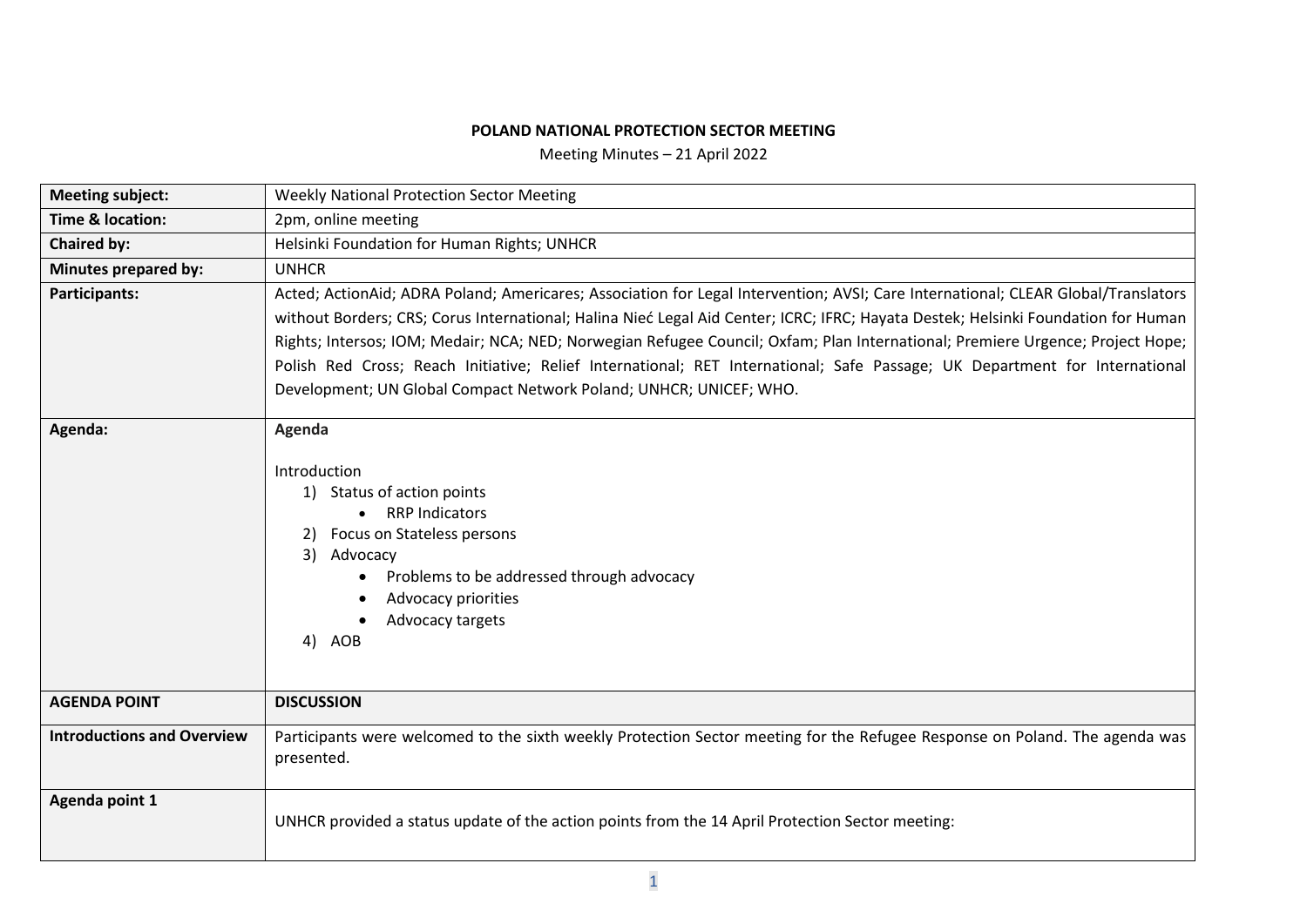|                       | The first action point highlighted that a time should be put aside to discuss the specific situation of stateless persons. This<br>$\bullet$<br>was added as an agenda item for the present meeting.<br>The second action point had to do with updates to the service mapping platform managed by UNHCR. This has been delayed.                                                                                                                                                                                                                                                                                                                                                                                                                                                                                                                                                                                                                                                                                                                                                                                                    |  |  |  |  |
|-----------------------|------------------------------------------------------------------------------------------------------------------------------------------------------------------------------------------------------------------------------------------------------------------------------------------------------------------------------------------------------------------------------------------------------------------------------------------------------------------------------------------------------------------------------------------------------------------------------------------------------------------------------------------------------------------------------------------------------------------------------------------------------------------------------------------------------------------------------------------------------------------------------------------------------------------------------------------------------------------------------------------------------------------------------------------------------------------------------------------------------------------------------------|--|--|--|--|
|                       | An update will be provided at the next meeting.                                                                                                                                                                                                                                                                                                                                                                                                                                                                                                                                                                                                                                                                                                                                                                                                                                                                                                                                                                                                                                                                                    |  |  |  |  |
|                       | The third action point covered updates to the Refugee Response Plan (RPP) indicators based on feedback given during the<br>last meeting. The proposed revised indicators were presented. A proposal by Clear Global to disaggregate all indicators by<br>languages was discussed. Clear Global highlighted that indicators provide a strong signal to partners to consider the inclusion<br>of different and relevant languages to ensure meaningful access to information, assistance and services. In response, it was<br>highlighted that the indicator on awareness raising is difficult to measure, making disaggregation by languages more<br>complicated. A balance must be found between the additional reporting burden induced by additional disaggregation<br>requirements and the added value it provides. As a compromise, it was proposed that language disaggregation could be<br>made optional so that partners have the opportunity to report it if desired. UNHCR encouraged to have a separate reflection<br>on a guidance for partners to address communication needs, possibly through the AAP Working Group. |  |  |  |  |
| <b>Agenda point 2</b> | The situation of stateless persons was discussed in more detail:                                                                                                                                                                                                                                                                                                                                                                                                                                                                                                                                                                                                                                                                                                                                                                                                                                                                                                                                                                                                                                                                   |  |  |  |  |
|                       | Helsinki Foundation for Human rights highlighted that Poland is not party to the 1951 and 1964 statelessness conventions.<br>$\bullet$<br>Data on the stateless population in Poland is lacking. There is also no determination procedure on statelessness under Polish<br>national law. The recent act on assistance to Ukrainian citizens has also not addressed the issue of statelessness. Stateless<br>individuals or those who cannot prove their residence status in Ukraine prior to 24 February are at increased risk.                                                                                                                                                                                                                                                                                                                                                                                                                                                                                                                                                                                                    |  |  |  |  |
|                       | The Halina Niec Legal Aid Center shared a presentation on statelessness. It was highlighted that the as per the last census<br>there were 82,550 stateless people in Ukraine. As per a UNHCR estimate from 2021 there were at least 35,000 stateless and<br>people of undetermined nationality. However, at the end of 2021 only 6,047 stateless people were legally residing in the<br>country. Groups within Ukraine with individuals at increased risk of statelessness include Roma, children born in Crimea,<br>Donetsk and Luhansk after 2014, and former citizens of the USSR who were unable to demonstrate permanent residence in<br>Ukraine in 1991. The presentation is attached.                                                                                                                                                                                                                                                                                                                                                                                                                                       |  |  |  |  |
| <b>Agenda point 3</b> | A discussion took place on how to achieve advocacy through the protection sector:                                                                                                                                                                                                                                                                                                                                                                                                                                                                                                                                                                                                                                                                                                                                                                                                                                                                                                                                                                                                                                                  |  |  |  |  |
|                       | UNHCR highlighted coordination of advocacy is part of the Terms of Reference of the protection sector. As such, the sector<br>is well placed to help coordinate advocacy efforts. UNHCR also asked partners to consider the topic of advocacy for next                                                                                                                                                                                                                                                                                                                                                                                                                                                                                                                                                                                                                                                                                                                                                                                                                                                                             |  |  |  |  |